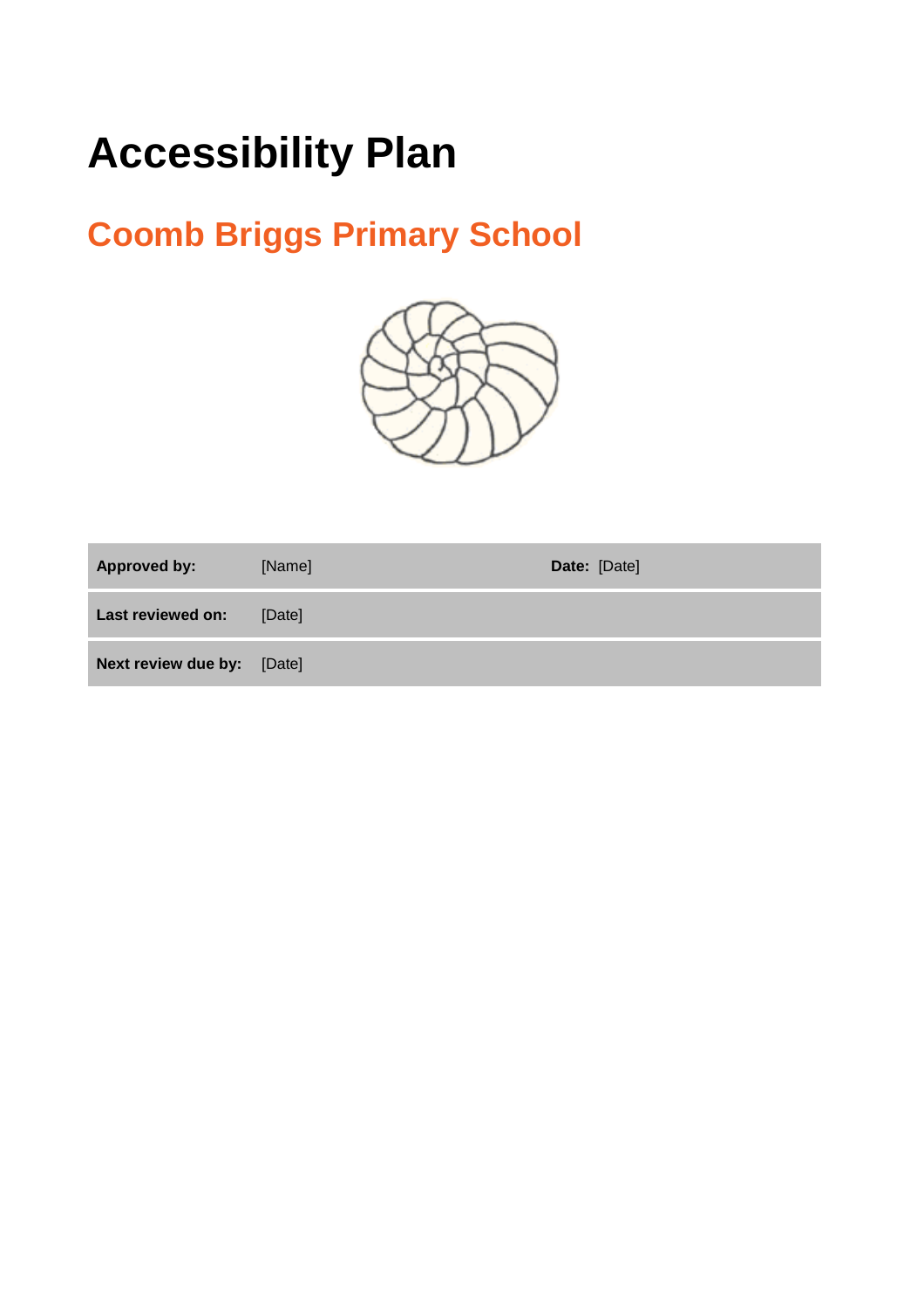### **Contents**

**…………………………………………………………………………………………………………………………….**

#### **1. Aims**

.

Schools are required under the Equality Act 2010 to have an accessibility plan. The purpose of the plan is to:

- Increase the extent to which disabled pupils can participate in the curriculum
- Improve the physical environment of the school to enable disabled pupils to take better advantage of education, benefits, facilities and services provided
- Improve the availability of accessible information to disabled pupils

Our school aims to treat all its pupils fairly and with respect. This involves providing access and opportunities for all pupils without discrimination of any kind.

The plan will be made available online on the school website, and paper copies are available upon request.

Our school is also committed to ensuring staff are trained in equality issues with reference to the Equality Act 2010, including understanding disability issues.

The school supports any available partnerships to develop and implement the plan.

Our school's complaints procedure covers the accessibility plan. If you have any concerns relating to accessibility in school, this procedure sets out the process for raising these concerns.

We have included a range of stakeholders in the development of this accessibility plan.

## **2. Legislation and guidance**

This document meets the requirements of [schedule 10 of the Equality Act 2010](http://www.legislation.gov.uk/ukpga/2010/15/schedule/10) and the Department for Education (DfE) [guidance for schools on the Equality Act 2010.](https://www.gov.uk/government/publications/equality-act-2010-advice-for-schools)

The Equality Act 2010 defines an individual as disabled if he or she has a physical or mental impairment that has a 'substantial' and 'long-term' adverse effect on his or her ability to undertake normal day to day activities.

Under the [Special Educational Needs and Disability \(SEND\) Code of Practice,](https://www.gov.uk/government/publications/send-code-of-practice-0-to-25) 'long-term' is defined as 'a year or more' and 'substantial' is defined as 'more than minor or trivial'. The definition includes sensory impairments such as those affecting sight or hearing, and long-term health conditions such as asthma, diabetes, epilepsy and cancer.

Schools are required to make 'reasonable adjustments' for pupils with disabilities under the Equality Act 2010, to alleviate any substantial disadvantage that a disabled pupil faces in comparison with non-disabled pupils. This can include, for example, the provision of an auxiliary aid or adjustments to premises.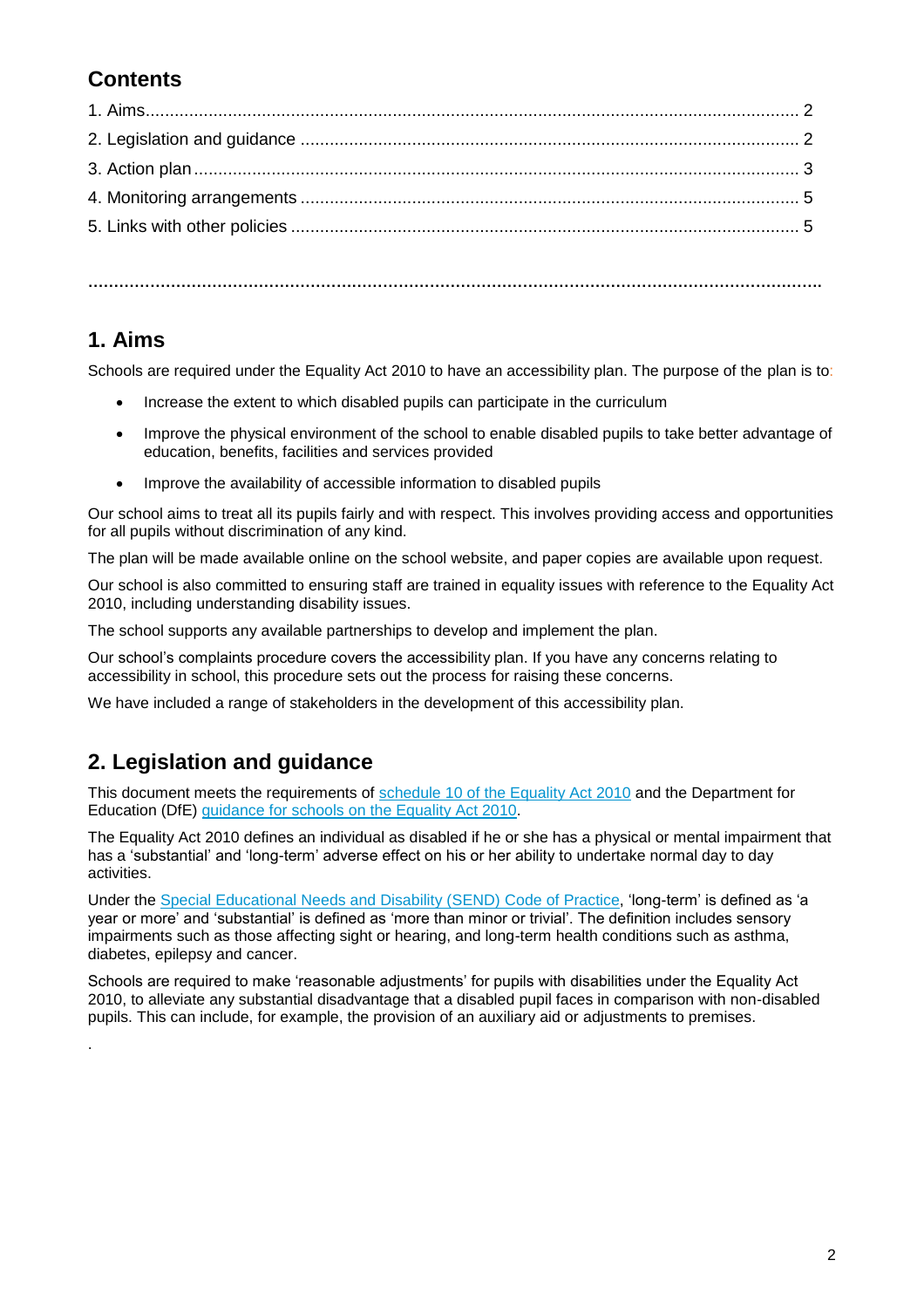# **3. Action plan**

This action plan sets out the aims of our accessibility plan in accordance with the Equality Act 2010.

| Aim                                                                     | <b>Current good practice</b><br>Include established practice and<br>practice under development                                                                                                                                                                                                                                         | <b>Objectives</b>                                                                                                                                                                                                  | <b>Actions to be</b><br>taken                                                               | <b>Person</b><br>responsible            | Date to<br>complete<br>actions by | <b>Success criteria</b>                                         |
|-------------------------------------------------------------------------|----------------------------------------------------------------------------------------------------------------------------------------------------------------------------------------------------------------------------------------------------------------------------------------------------------------------------------------|--------------------------------------------------------------------------------------------------------------------------------------------------------------------------------------------------------------------|---------------------------------------------------------------------------------------------|-----------------------------------------|-----------------------------------|-----------------------------------------------------------------|
| Increase access to<br>the curriculum for<br>pupils with a<br>disability | Our school offers a differentiated<br>curriculum for all pupils.<br>Curriculum progress is tracked for<br>all pupils, including those with a<br>disability.<br>Targets are set effectively and are<br>appropriate for pupils with<br>additional needs.<br>The curriculum is reviewed to<br>ensure it meets the needs of all<br>pupils. | Ensure that, as the<br>curriculum is reviewed<br>and changed,<br>accessibility is<br>maintained or improved<br>for those with disability.<br>All policy reviews<br>consider the needs of<br>those with disability. | Review annually and<br>whenever changes<br>occur.                                           | <b>SLT</b><br>PE Leader<br><b>SENCO</b> | Ongoing, but at<br>least annually | No-one is excluded<br>from any part of our<br>curriculum.       |
| Improve and<br>maintain access to<br>the physical<br>environment        | The environment is adapted to the<br>needs of pupils as required.<br>This includes:<br>Ramps<br>$\bullet$<br>Disabled parking bays<br>Disabled toilets and<br>changing facilities                                                                                                                                                      | To ensure that no<br>children are excluded<br>from activities on<br>grounds of disability.<br>To ensure that no<br>parents/visitors are<br>excluded from access<br>on grounds of disability                        | Annual checks and<br>whenever a person/child<br>with a 'new' disability<br>arrives on site. | <b>SLT</b><br><b>SENCO</b>              | Ongoing, but at<br>least annually | No-one is excluded<br>from any part of our<br>building or site. |